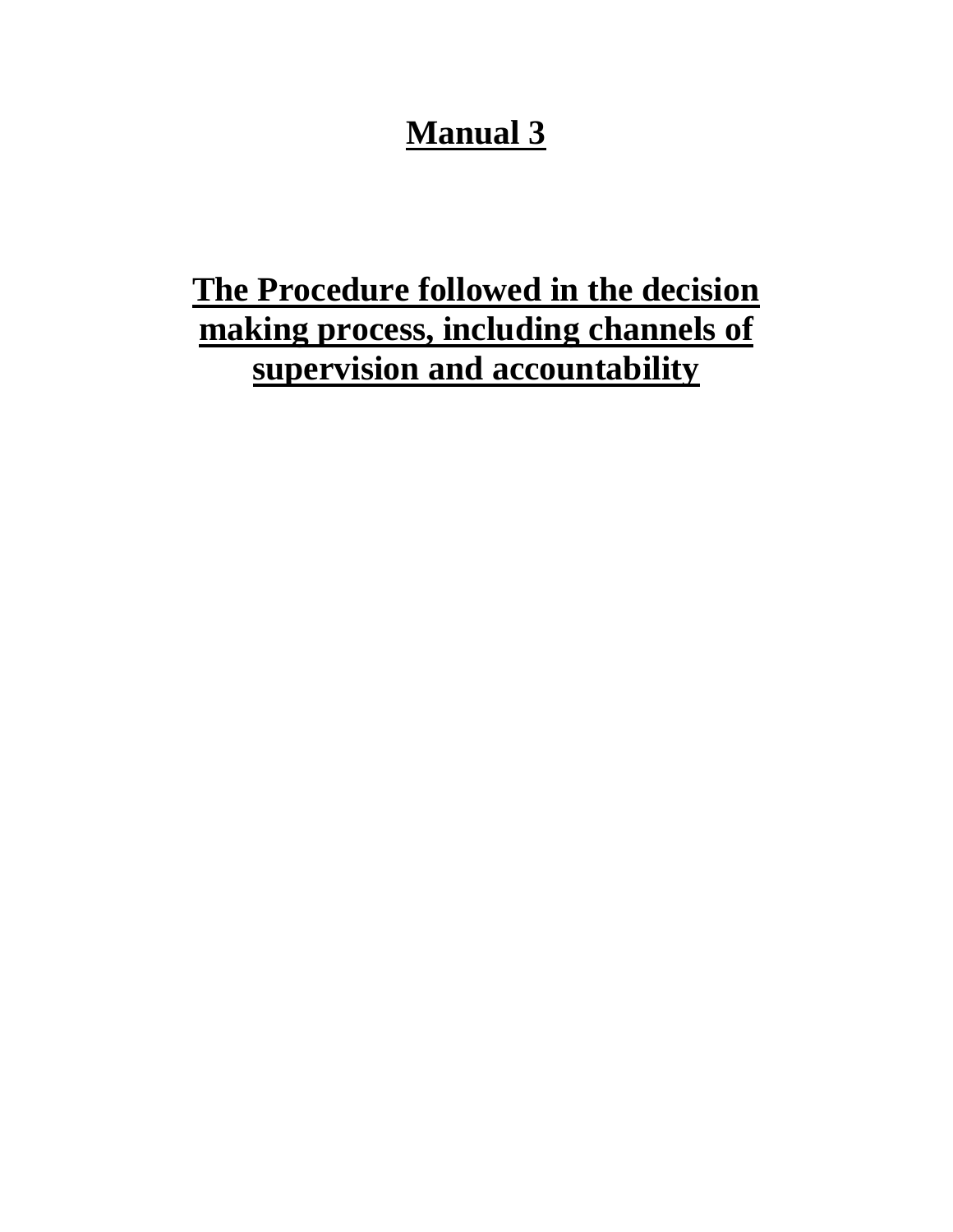Gujarat Infrastructure Development Board's mandate is to pave way for fast track implementation of infrastructure projects. GIDB identifies and gets projects prepared, conduct feasibility studies, recommends risk-sharing mechanisms and monitor the progress of the projects.

The Gujarat Infrastructure Development Board approves the feasibility studies to be carried out and recommends the concession agreements across the sectors. The proposals are prepared by respective officials in GIDB, which are placed before the Executive Committee for approval by the Chief Executive. The Executive committee consists of Dy. Chief Minister, Government of Gujarat as Chairman and all the other members including the Chief Secretary and other Secretaries.

On recommendation of the Executive Committee, the proposal is put up before the Gujarat Infrastructure Development Board for approval. Feasibility studies costing Rs. 1.5 crores and above are put up to the Board for approval, while all other proposals like concession agreements etc. are also put up to the Board for final recommendation. The GIDB Board is chaired by the Chief Minister of Gujarat, other Ministers and Secretaries of the Government as director.

Because of long gestation periods of infrastructure projects and the high risk attached with infrastructure projects, developing an infrastructure project is like putting together a jigsaw puzzle. To reduce the consequent uncertainties attached with these projects, the Board has worked out a cycle for their implementation. This, of course, is only a broad framework to bring in better focus.



### Project Life Cycle

This project cycle is supported by Gujarat Infrastructure development Act – 1999 on Public private partnership and other sector specific laws and policies, which support the stages of the project cycle. The GID Act , the fountainhead of project cycle , establishes procedure for private sector participation.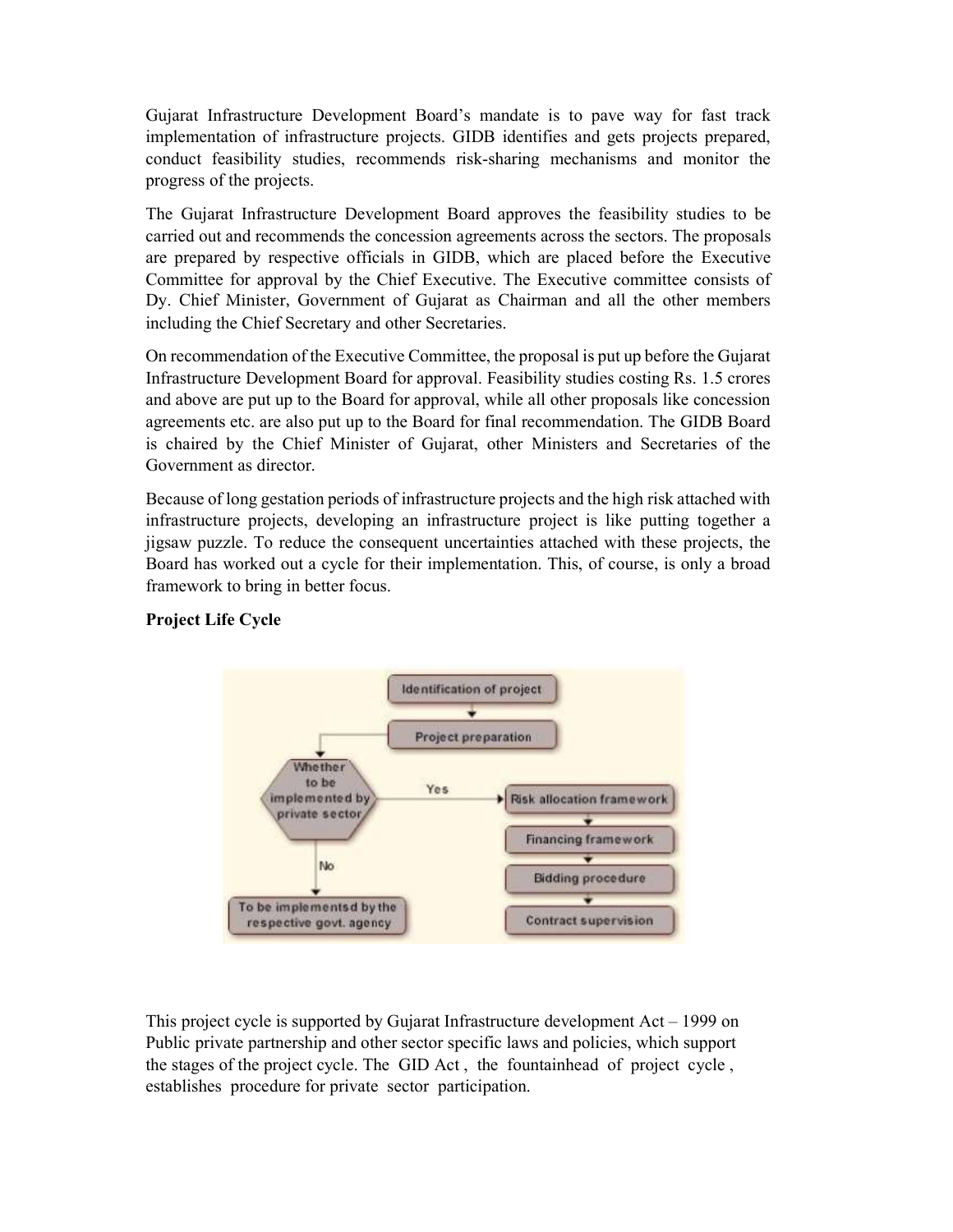This first stage of the project cycle is very crucial to successful implementation of any infrastructure project. GIDB had formulated a plan document called "The Gujarat Infrastructure Development Agenda – Vision 2020". The GIDB took up an extensive planning exercise for various infrastructure sectors.

GIDB has undertaken project preparation exercise. Under this, it supports conduct of prefeasibility studies for various projects that have been identified. If after pre-feasibility study a project is found bankable, it could be offered to the private sector for execution. Theses studies conducted through reputed consultants. GIDB operates a revolving facility for carrying out pre-feasibility studies. The Government supports this corpus through budgetary grants.

#### The structure for revolving fund



A successful Public Private Partnership entails distribution of project risks among the parties involved in its development. This is achieved through the mechanism of "Concession Agreements" which details the risk allocation. The State Government has already come out with such agreements for various sectors such as power, gas, road etc. It is felt that upfront allocation of risk helps the investor in judging the project better and facilitate their decision making. The various types of concession agreements that the State Government can enter in to have also been specified in the GID Act of the State.

The selection of developer is the key to successful execution of a project. Gujarat Infrastructure Development Board provides for a level playing field and transparent mechanism for this. They are:

- International Competitive Bidding
- Challenge Route, Which has a Component of limited competitive Bidding.